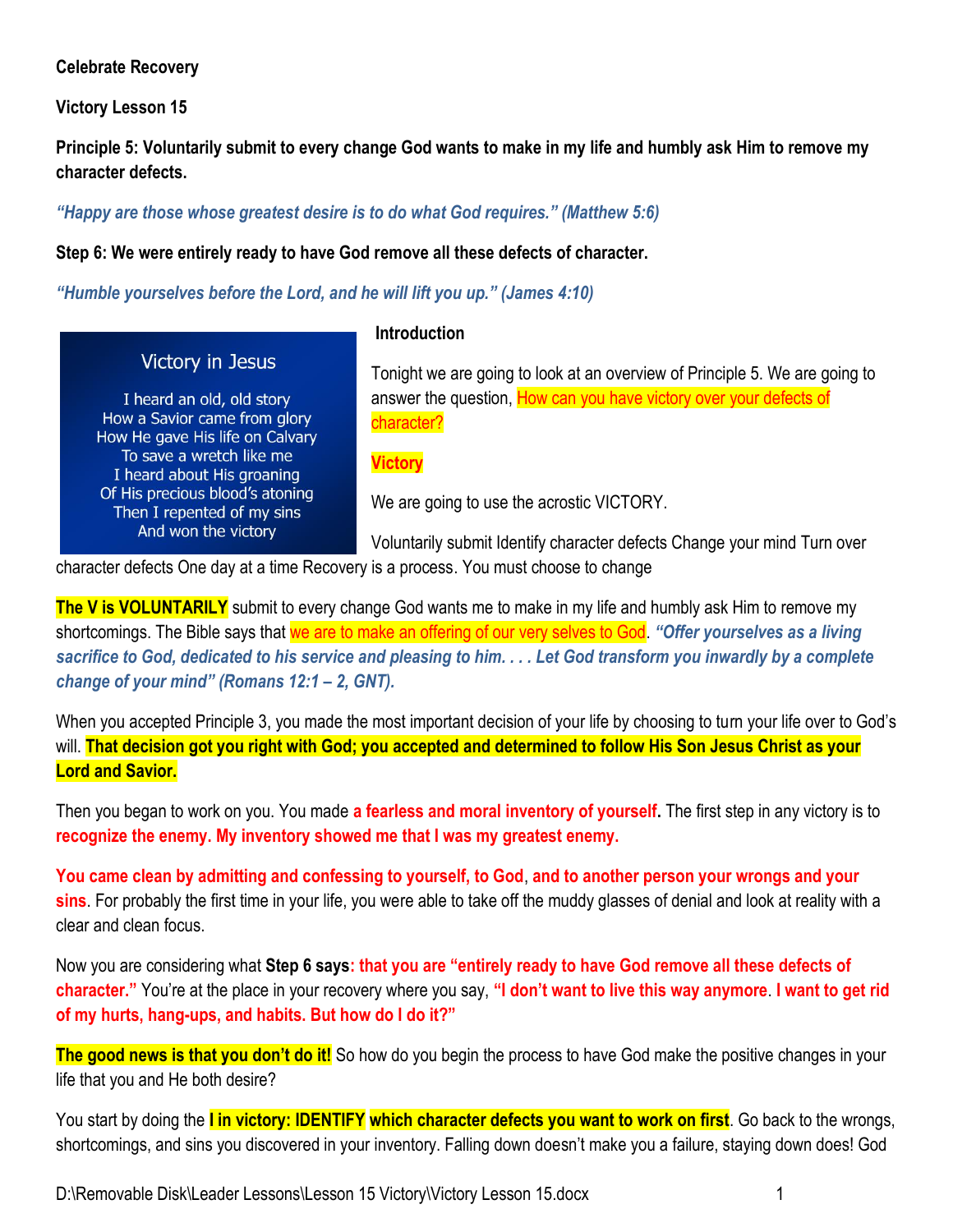doesn't want us just to admit our wrongs. He wants to make us right! He wants to give us a future and a hope! God doesn't just want to forgive us**, He wants to change us! Ask God to first remove those character defects that are causing you the most pain**. **Be specific!** *"In their hearts humans plan their course, but the Lord establishes their steps" (Proverbs 16:9).* 

Let's move to the **C, which stands for CHANGE your mind.**

Second *Corinthians 5:17 tells us that when you become a Christian, you are a new creation, a brand new person inside. The old nature is gone.* The changes that are going to take place are the result of a **team effort**. Your responsibility is to take the action to follow God's direction for change. **You have to let God transform (change) you by renewing your mind.**

Let's look at *Romans 12:2: "Do not conform to the pattern of this world, but be transformed by the renewing of your mind. Then you will be able to test and approve what God's will is —his good, pleasing and perfect will."* 

To transform something means to change its condition, its nature, its function, and its identity. **God wants to change more than just our behaviors. He wants to change the way we think.** Simply changing behaviors is like trimming the weeds in a garden instead of removing them. Weeds always grow back unless they are pulled out by the roots. We need to let God transform our minds!

How? By the **T in victory: TURNING** your character **defects over to Jesus Christ**. Relying on your own willpower, your own **self-will, has blocked your recovery**. Your past efforts to change your hurts, hang-ups, and habits by yourself were unsuccessful. But if you *"humble yourselves before the Lord He will lift you up" (James 4:10).*

Humility is not a bad word, and being humble doesn't mean you're weak. Humility is to make the right estimate of one's self or to see ourselves as God sees us.

You can't proceed in your recovery until you turn your defects of character over to Jesus. Let go! Let God!

The next letter is **O: ONE day at a time**.

Your character defects were not developed overnight, so don't expect them to be instantly removed. **Recovery happens one day at a time! Your lifelong hurts, hang-ups, and habits need to be worked on in twenty-four-hour increment**s. You've heard the old cliché: "Life by the yard is hard; life by the inch is a cinch." Jesus said the same thing: *"So don't be anxious about tomorrow, God will take care of your tomorrow too. Live one day at a time" (Matthew 6:34, TLB).* 

When I start to regret the past or fear the future, I look to *Exodus 3:14 where God tells us that His name is "I am."* 

I'm not sure who gets the credit for the following illustration, but it's right on. God tells me that when I live in the past with its mistakes and regrets, life is hard. I can take God back there to heal me, to forgive me, to forgive my sins. But God does not say, "My name is 'I was.' " God says, "My name is 'I am.' "

When I try to live in the future, with its unknown problems and fears, life is hard. I know God will be with me when that day comes. But God does not say, "My name is 'I will be.' " He says, "My name is I am."

When I live in today, this moment, one day at a time, life is not hard. God says, "*I am here." "Come to me, all you who are weary and burdened, and I will give you rest" (Matthew 11:28).* 

Let's look at the letter **R: RECOVERY** is a process, "one day at a time" after "one day at a time."

D:\Removable Disk\Leader Lessons\Lesson 15 Victory\Victory Lesson 15.docx 2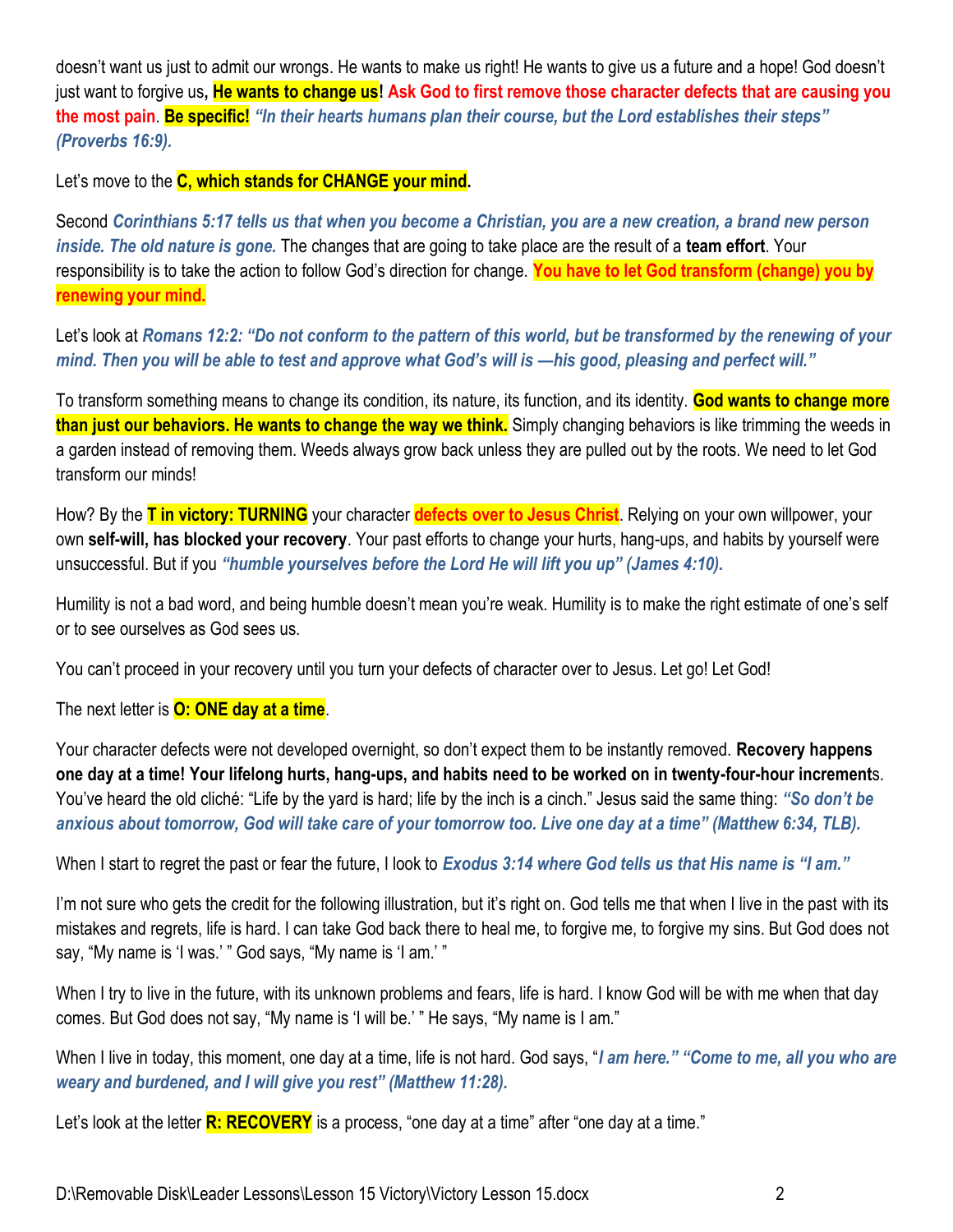**Once you ask God to remove your character defects, you begin a journey that will lead you to new freedom from your past.** Don't look for perfection, instead rejoice in steady progress. What you need to seek is "patient improvement." Hear these words of encouragement from God's Word: "*And I am sure that God who began a good work within you will keep right on helping you grow in his grace until his task within you is finally finished on that day when Jesus Christ returns" (Philippians 1:6, TLB).* 

The last letter in victory is **Y: YOU** must choose to change.

As long as you place self-reliance first, a true reliance on Jesus Christ is impossible. **You must voluntarily submit to every change God wants you to make in your life and humbly ask Him to remove your shortcomings. God is waiting to turn your weaknesses into strengths. All you need to do is humbly ask!**

*"God gives strength to the humble, so give yourselves humbly to God. Resist the devil and he will flee from you. And when you draw close to God, God will draw close to you" (James 4:6 – 8, TLB).* 

## **Wrap-Up**

To make changes in our lives, all I had to do and all you need to do is to be entirely ready to let God be the life-changer. We are not the "how" and "when" committee. We are the preparation committee: all we have to be is ready!

Tonight, Jesus is asking you, "Do you want to be healed, do you want to change?" You must choose to change. That's what Principle 5 is all about! Let's close with prayer.

### **Prayer**

*Dear God, show me Your will in working on my shortcomings. Help me not to resist the changes that You have planned for me. I need You to "direct my steps." Help me stay in today, not get dragged back into the past or lost in the future. I ask You to give me the power and the wisdom to make the very best I can out of today. In Christ's name I pray, Amen.*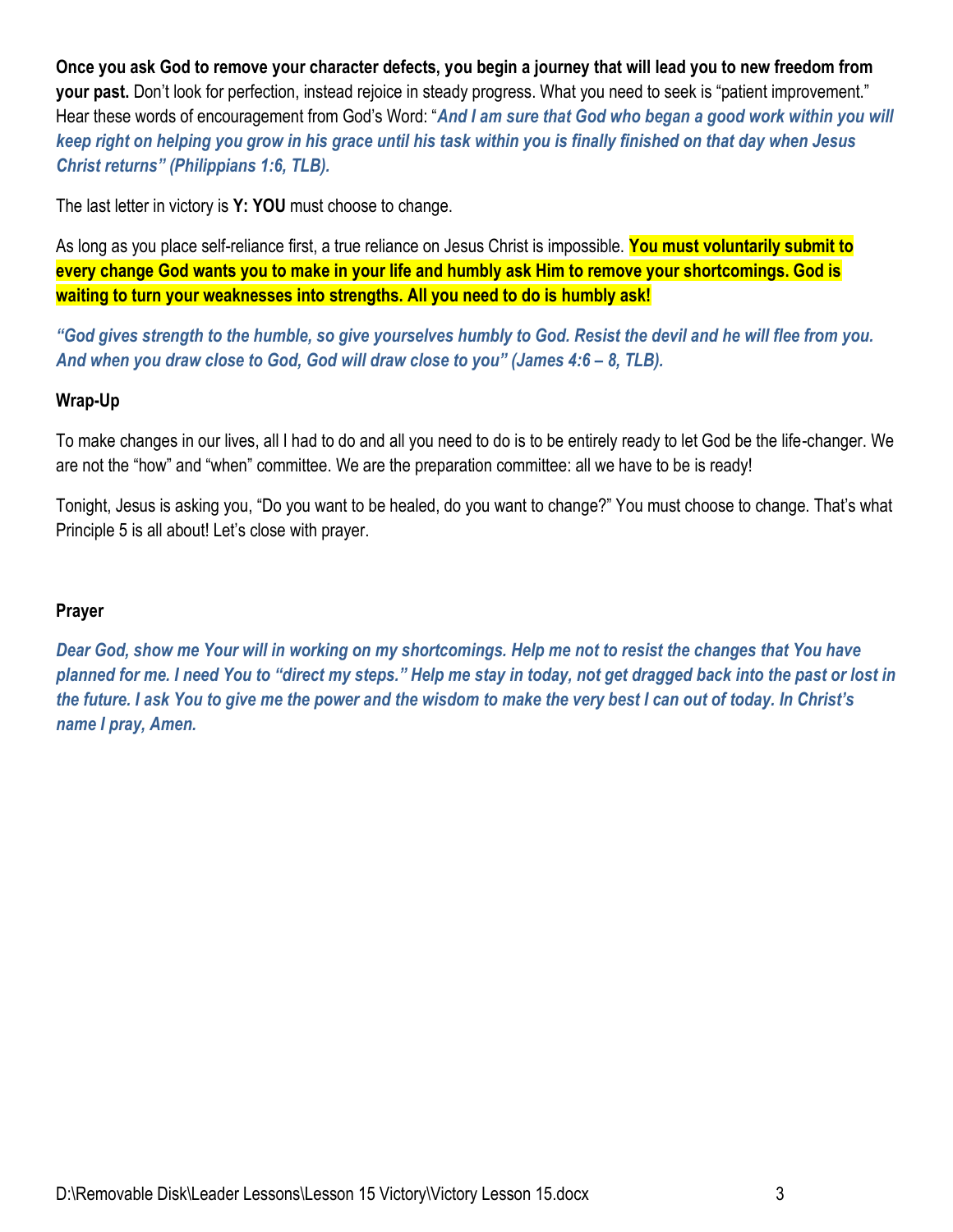## **Think/write/discuss**

1. As you voluntarily submit to every change God wants you to make in your recovery, how does Romans 12:1-2 help you know that real, positive change is possible?

2. In Principle 5 you need to ask God to help you identify the defects of character that you need to work on first. List the changes that you want to ask God to help you work on now. Will you work on them?

3. God's Word teaches us that real change comes from the changing of our minds. We must take the positive action required to follow God's directions. List the actions that you need to take to begin working on the defects of character that you listed in question 2.

# **ACTION PLAN**

**Read the Principle 5b verses.** 

**Defects of character I need to stop doing:**

I need to start doing: